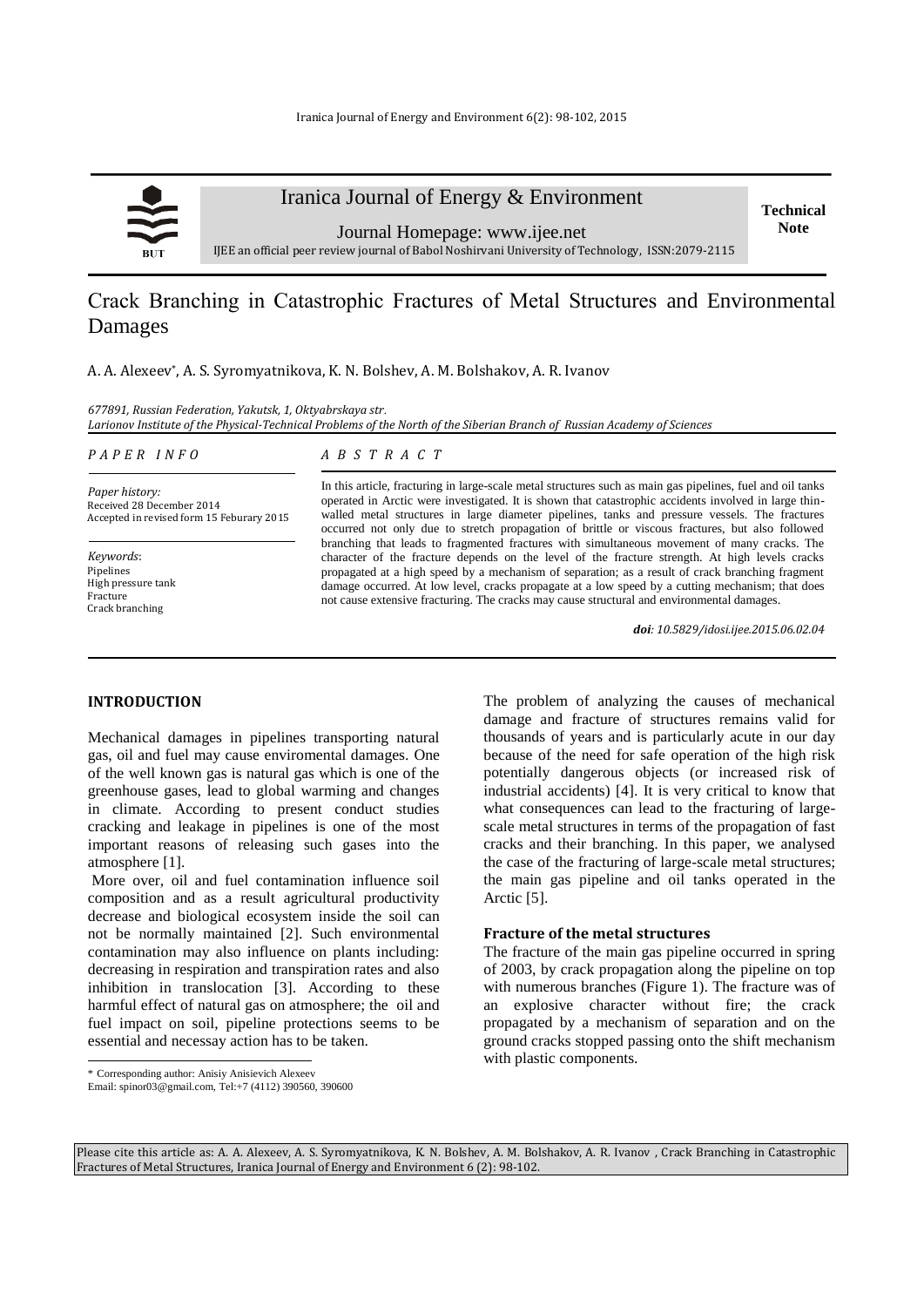

**Figure 1**. Fracture of the main gas pipeline

According to the act on technical investigation (TI) of accidents and incidents (here after referred as "Act TI") carried out by the expert organization [6], which was attended by the authors of this article. The main reason for the failure was the fatigue defects located on the inner side perpendicular to the mounting ring weld in the heat-affected zone at the junction of the base metal and the weld, having a sufficient length and evidencing long-term growth of the crack (Figure 2). In fact, the pipeline was built in 1970–1980; from steel pipes with a diameter of 5.3m and wall thickness of 7–8 mm. Spectral analysis revealed that the collapsed pipe materials comply with the following grades of steel: pipe  $\mathcal{N} \geq 1 - 17G1S$ ; pipe  $\mathcal{N} \geq 2 - 09G2S$ . The greatest fracture occurred on the base material steel 17G1S.



**Figure 2**. Schematic drawing of fracture: the main gas pipeline

Fracture of the vertical steel tank (RVS) №49 with a volume of  $700 \text{ m}^3$  occurred in December 2007; when the outdoor temperature was −35 °C with a wind speed of 1–2 m/s in north-east direction. It was caused by the development of a crack on the base metal tank wall in the vertical direction on the heat-affected zone of weld connections (from the wall to bottom, from the wall to roof). As a result, the tank wall was torn from the bottom around the weld, cut off from the roof perimeter (30 m long), rolled and dropped 10 m in a southwest direction (Figures 3 and 4). The flooded crude oil quantity was approximately 422 tonnes. The oil spillage destroyed part of pasture green lands and caused serious environmental damages.

The vertical tank, RVS-700 №49 was built in year 1970; the tank height was 8.94m, tank diameter of 10.4m, with 6 zones and the stored product was crude oil. The tank wall was made by the wrapper method with assembled seam welded using lap manual welding. According to the results of spectral analysis, the approximate grade steel tank matches ST3PS (GOST 380-88).

According to the Act TI of expert organisation [6], the fracture was caused by a number of factors: the aging of the metal tank, which manifests itself in embrittled metal; lowering of the ambient temperature to −42°C; planar crack in the wall of the tank from the discontinuous metallurgical nature with location in the base metal, which had the character of fatigue during operation with direct access to the outer surface of the tank wall.

Damage to the vertical tank, RVS-700 №9 occurred in September 2008 in a positive-temperature environment as a result of a weld fracture in the horizontal direction. A flood of diesel fuel with the amount of  $153 \text{ m}^3$ occurred; the tank originally held  $712 \text{ m}^3$  of diesel fuel. The vertical tank RVS-700 №9 was built in year 1989. Labelling on the sheets and chemical analysis of the tank indicated that it was made of the steel ST3SP. The tank had dimensions of; tank height: 8.63 m, tank diameter: 10.3 mm with 6 zones and stored product was diesel fuel. The wall of the tank was made by assemblage of metal sheet; the assembly seam welded lap manual arc welding.



**Figure 3**. Fracture of the vertical tank RVS-700 №49 with capacity of 700 m<sup>3</sup>.

According to the Act TI of expert organisation [6], the damage occurred due to the formation of a crack with a length of 17 cm leading to a 9 mm opening in the region with heat-affected zone of the weld of the bottom with the wall. The crack developed from the original welding defects such as welding undercut and corrosive wear,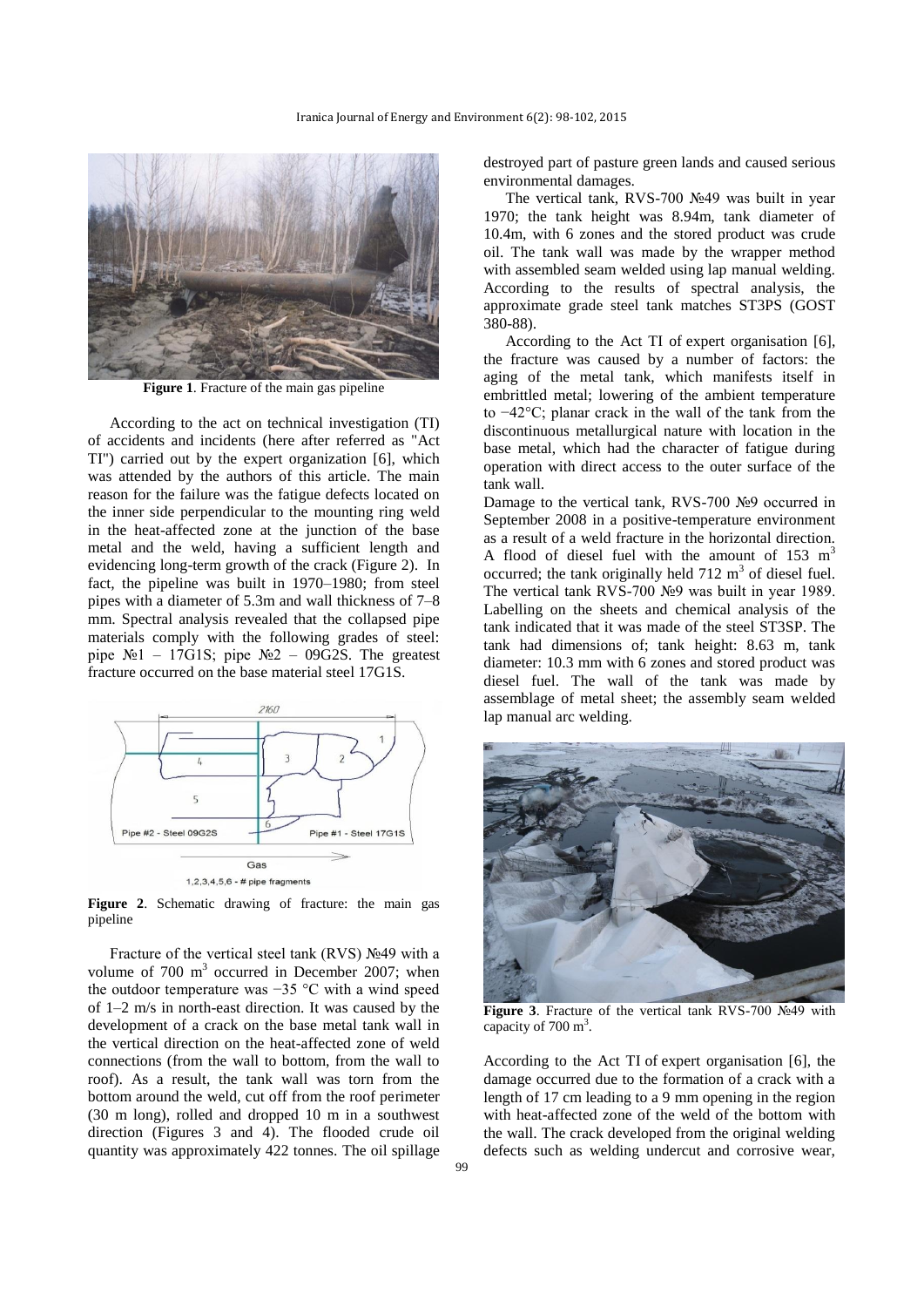due to the combination of several factors: the presence of an invalid lap connection on the bottom sheets; deformation of the bottom; and unacceptable differential settlement of the tank.



weld

**Figure 4**. Schematic of the vertical tank fracture, RVS-700 N<sub>0</sub>49

Also, it is worth to be mentioned as one of the factors that led to the fracture is the fact that the tanks were made of steel and ST3SP and ST3PS, with an estimated temperature toughness not corresponding to climatic conditions of the area of operation [6]. Based on the fact that the reasons for the fractures were due to nucleation stage and the start of a crack; this was investigated in detail via Acts TI. It is interesting to consider the stage of crack propagation in terms of the origin of the catastrophic fracture and initiation of critical modes of crack propagation. To estimate the critical modes of crack propagation, data on the speed of the crack, the stress-strain state of the structure or energy flow at the crack tip are needed [5]. Since the data were examined after fracture accidents [6], the data on speed, stress and energy are not available. To estimate these parameters the results of field tests of pipe-lines and vessels were required.

#### **Crack branching in steel vessels and pipes**

In field hydraulic tests of carbon steel pipes and vessels made by Duffy [7] shown that the mechanism of the fracture depends on the rate of crack propagation. A fast crack (450 m/s) fracture of objects occurs by the simultaneous propagation of several parallel cracks on the mechanism of separation. At an average speed of 275–450 m/s, a single crack branching was observed with separation as the main mechanism of fracture and the transition to the fracture of a cut in some areas. At low speeds  $(150-214 \text{ m/s})$ , the propagation of a single

longitudinal crack with the fracture mechanism of viscous cut occur.

In series of full-scale tests were conducted by Alexeev in Larionov Institute of the Physical-Technical Problems of the North, Yakutsk [8, 9]. He has applied internal pressure to cylindrical vessels with a diameter of 21.9 cm, length of 1.37 m, and wall thickness of 8 mm, made of air-hardened steel 45 with artificial applied surface stress raisers. The artificial defect in the form of a 2 mm deep and 2 mm wide longitudinal notch was made in the central area of the vessel surface; the notch lengths varied, with values of 50, 60, 70, and 90 mm. Internal pressure was applied to the vessel through the expansion of freezing water: a pressure vessel, filled with liquid and sealed, was cooled to sub-zero temperatures. When the internal hydrostatic pressure reached to the critical value, the vessel ruptured as the result of a crack initiated from the artificial defect.

A custom automated measuring system was developed in order to record the change in temperature, deformation, and pressure during rupture of the pressure vessel, allowing for real-time recording, processing, and analysis of experimental data obtained during testing stage. In the experimental rig, pressure sensors, thermocouples, strain gauges, and displacement sensors were used. Programs in Turbo Pascal 7, Delphi 7 were written for automatic data acquisition system for the entire course of the experiment and for its subsequent processing.

During vessel testing, crack propagation initiated from the notch in all cases (Figure 5). Depending on the notch length, the experiment lasted from 8 to 25 hours. According to strain gauge readings, elastic lateral deformation reached to 0.2% at pressures of 38, 32, 30, and 18 MPa for vessels with notches 50, 60, 70, and 90 mm long, respectively; further deformation was plastic. Longitudinal deformation remained within the elastic range until vessel fracture. According to thermocouple readings, the average temperatures were: ambient air: -20° C, vessel walls at fracture: -5° C, and inside vessel at fracture position: -3° C, which are comparable to the operating conditions for underground trunk lines in the permafrost zone.

The nominal fracture stress values  $\sigma$  for pressure vessels were calculated based on the empirical correlation proposed by Duffy [7] and Hahn [10] for thin-walled cylindrical steel vessels with defected surface stated as follows:

$$
\sigma = \overline{\sigma} \left[ \frac{\frac{t}{d} - 1}{\frac{t}{d} - M_F} \right]
$$
 (1)

where  $M_F$  is the Folias correction; *l* is the notch length; *t* is the vessel wall thickness; *d* is the surface defect depth; and  $\sigma$  is the average plastic flow stress for the

<sup>—</sup> Crack direction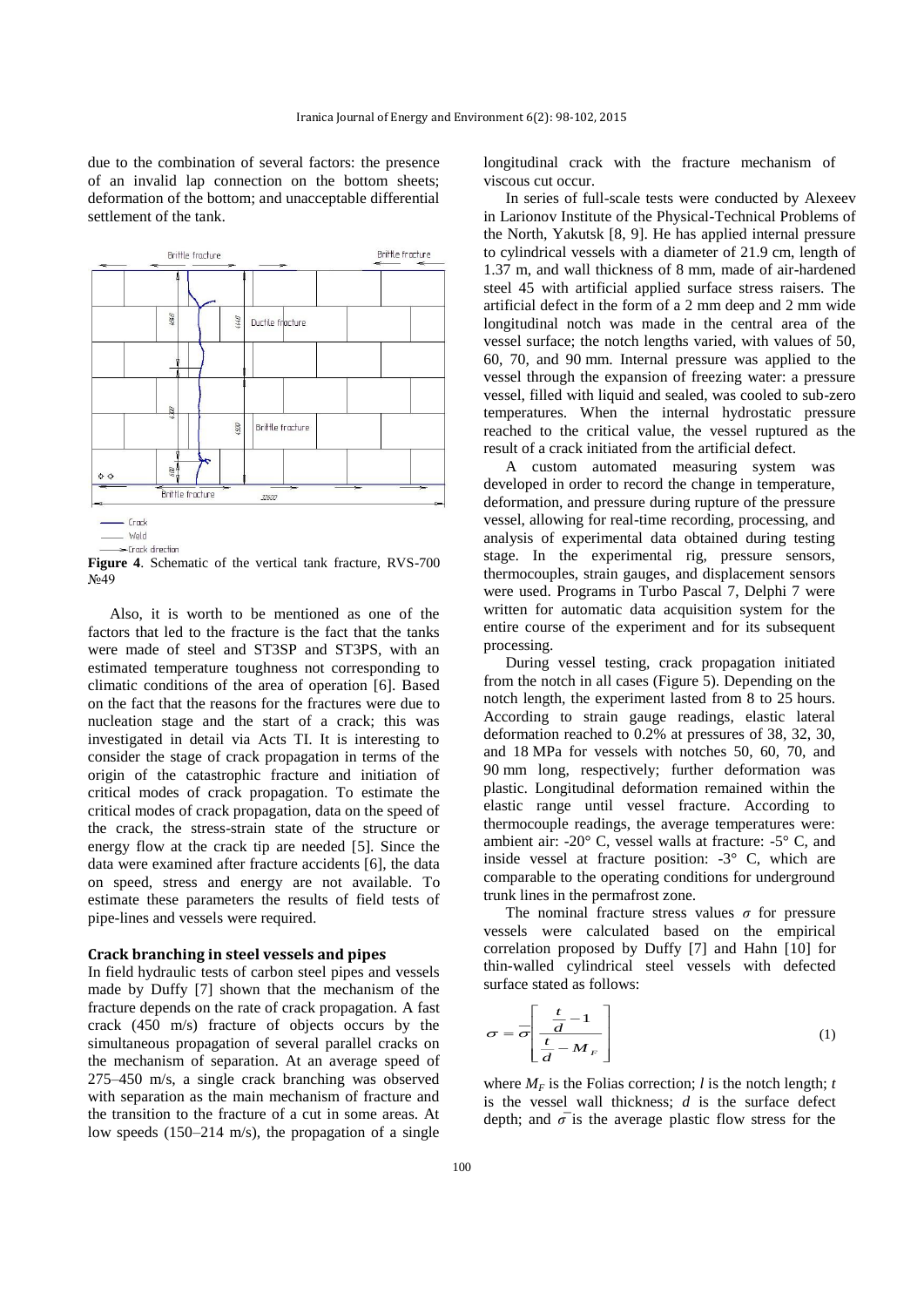material, experimentally determined by means of yield strength  $\sigma_0$  and ultimate strength  $\sigma_s$ .

Mechanical characteristics  $\sigma_{0.2}$  and  $\sigma_S$  are experimentally determined in the course of standard tensile tests on flat samples using a Zwick Z600 universal testing machine at room temperature. In order to calculate  $\sigma$ , the following regression equation was used [10]:

$$
\sigma = 0.5(\sigma_{0.2} + \sigma_s)
$$
 (2)

The process of vessel fracture with crack branching is accompanied by the formation of micro-branches of length  $\lambda$ , both before and after branching of the main crack, forming an angle  $\alpha$  with the main crack. The values  $\alpha$ , *β*, and  $\lambda$  take on the following values:  $\alpha = 8$ – 10°,  $\beta$ =40–60°, and  $\lambda$ =2–130 mm, i.e. the maximum branching angles are significantly greater than microbranching angles.

The experimental and calculated data shows that crack propagation mode in vessels depends on the level of internal pressure P (fracture stress  $\sigma$ ): at P<23 MPa (σ<422 MPa), crack propagation is rectilinear; at critical level of internal pressure P>31 MPa (critical level of fracture stress  $\sigma$ >444 MPa) crack propagation is observed along two branches, forming an angle (see Figure 6).



Figure 5. The crack branching in steel pressure vessel



**Figure 6**. Dependence of a fracture stress *σ* on the notch length *l*

#### **RESULTS AND DISCUSSION**

From the testing of pipe-lines and vessels results, it was found that the fracture depends on the fracture stress. At low rates cracks propagate in a straight line in the plane perpendicular to the direction of maximum tensile stress; while at high fracture stress cracks go through the following stages: a curved path extends without forming micro-branches; micro-branches from the main crack start forming; the crack separates into two branches, wherein the fracture process is accompanied by the formation of micro-branches both before and after the branching of the main crack.

From the analysis of accidents, we found that the fracture of the main gas pipeline and the vertical tank, RVS-700 №49 occurred by brittle fracture with a straight crack propagation by the mechanism of separation. At the fracture crack branches in the pipe body of the №1 pipeline and tank led to the fragmentation of the structure. As a result of the branching structure being completely destroyed, the full streaming of the stored product occurred, resulting in material losses and environmental damage due to the release of natural gas and oil.

Damage to the vertical tank RVS-700 №9 occurred as a result of straight crack propagation with little length by the viscous mechanism, without branching. Despite a result of damage to the tank it was not destroyed, fuel leak led to a flood of 22% of the stored reservoir oil. As a result of the crack stopping, there was no large-scale structural fracture, and after repair work operation of the tank may resume, with limited environmental damage.